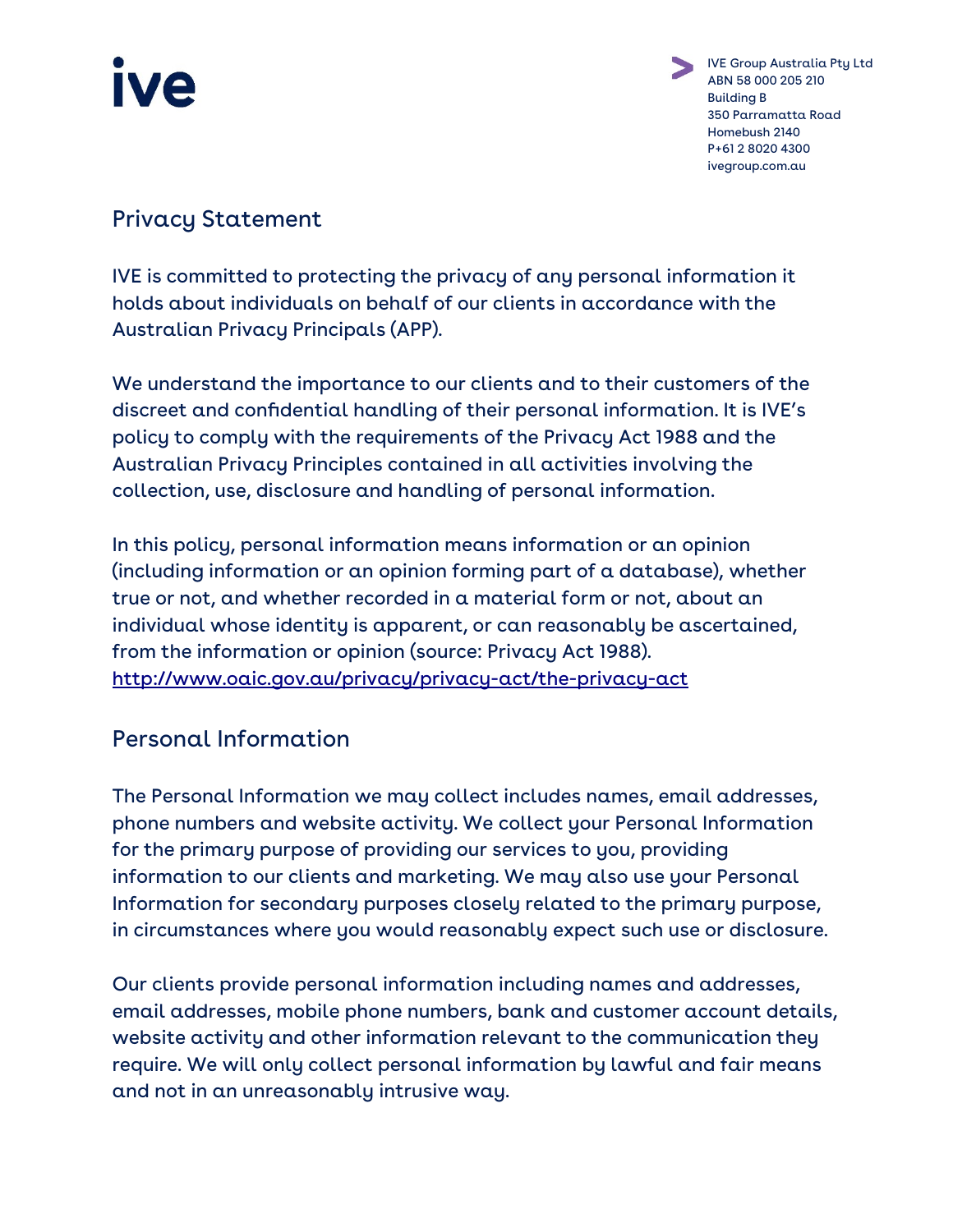We can also receive information directly from our clients' customers at our client's request or by customer access to client information collection points such as websites.

We also hold contact information of employees of our clients including names, addresses, email addresses and phone numbers.Information Use IVE will not use personal information concerning an individual for a purpose other than the primary purpose for which it was intended. Consent for use of the information is to be obtained from our client's customer through our client, and provided to us with consent via a Client Contract or Quote Approval.

If an individual has made known to us their desire not to receive any further direct marketing communications, we will advise the client of the individuals wish to cease any direct marketing communications.

In addition, IVE is a member of the Australian Direct Marketing Association (ADMA) and subscribes to its "Do Not Mail" and "Do Not Call" lists; all clients are recommended to wash data against these lists.

## **Disclosure**

Personal information stored for one client is never used for or disclosed to another client or to any other third party.

IVE may however provide personal information to third parties who are engaged with us to assist in the provision of client communications and services including email, SMS and video platforms as well as organisations that participate in payment systems, including merchants and payment organisations. Where information is provided to these third parties, IVE takes reasonable steps to ensure that its contracts and agreements with the third parties include requirements for them to comply with the Australian Privacy Act 1988.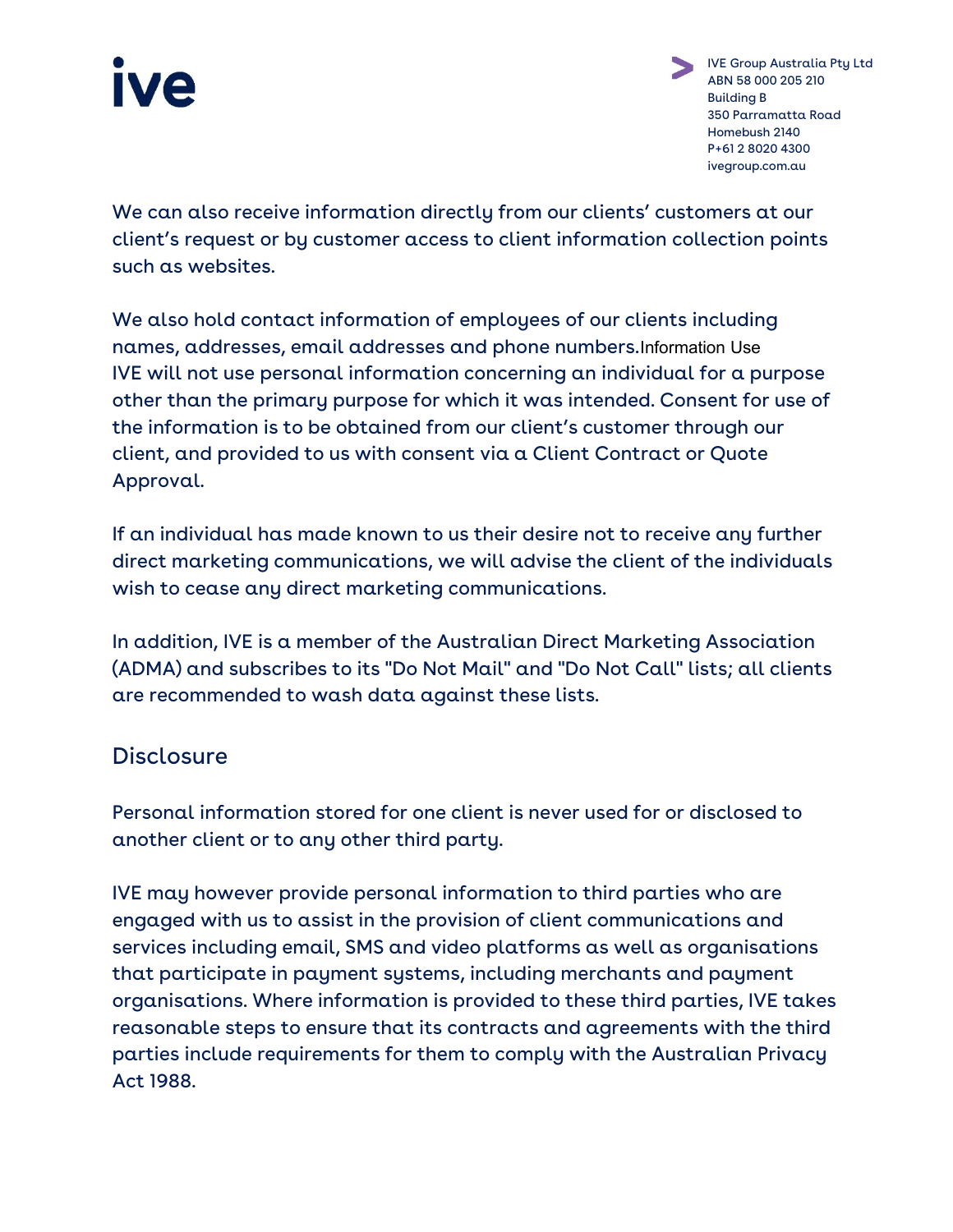

We may also provide information to authorities where required by law.

# Overseas Disclosure

We may use overseas suppliers to assist in the delivery of electronic communication material. Prior to establishing a relationship with an offshore supplier, we confirm their data security arrangements to protect the information, confirm measures are in place to restrict the use to which they can use the information and require their acknowledgement and compliance with the requirements of Australian privacy laws.

We will not use overseas suppliers without the concurrence of IVE clients. We currently use suppliers in the United States of America and the United Kingdom.

# Quality

IVE will take all reasonable steps to ensure that personal information it holds is accurate, complete and up-to-date.

We are certified to ISO 9001:2015 and apply quality processes to all our work.

## **Security**

IVE's network is complemented by firewalls, hardware and software encryption, password protection, virus protection and other high grade security controls.

We are certified to ISO 27001:2013 and ensure that all security requirements are maintained and kept at a high level to ensure that comfort and assurance of our clients.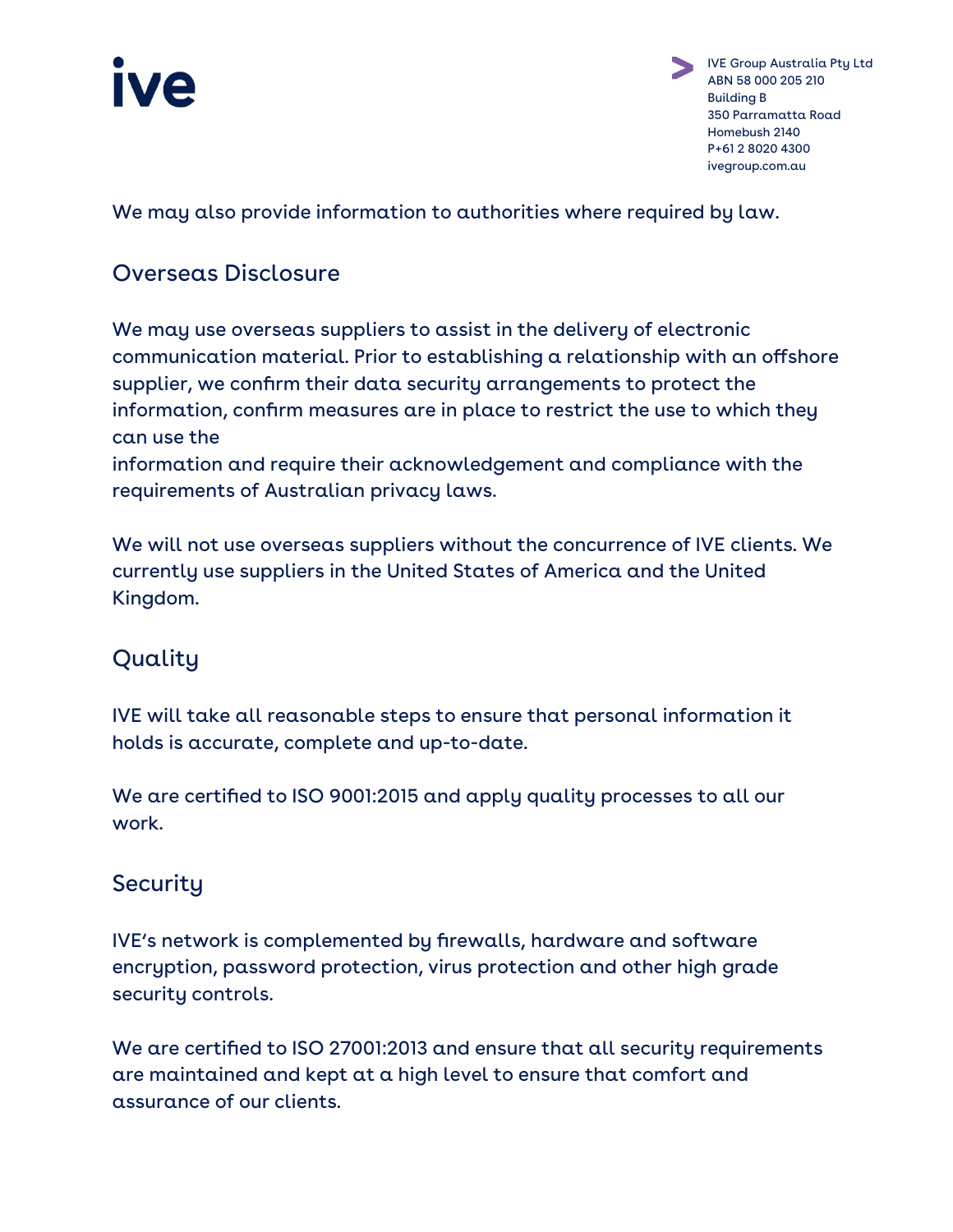

Data is managed via the following methods:

- Our preferred method of receiving files is via SFTP or Mass Transit. It is recommended that files sent are encrypted. Very rarely, data is received on removable media and is immediately copied to secure file servers and the removable media is then securely destroyed or by the
- clients request returned to its originator.
- Data containing personal information is held on file servers by us for a period of time where it is required for its intended purpose (standard is 90 days) or as specified by a client.
- Backups are stored to disk on our secured file servers. Data containing personal information is removed during backup cycles.

We may use third party suppliers to electronically store personal information. Where we do this, we use contractual arrangements to ensure that appropriate measures are taken to protect that information and restrict the use of it to its purpose. Data retention policies also apply.

## Government Related Identifiers

In certain circumstances we receive or collect government related identifiers such as tax file numbers. We will not use this information to manage personal information nor will we disclose this information.

## Access, Correction and Deletion

You should contact our Privacy Officer if you require details of the personal information, or correction or deletion of same, we may hold about you. Please note that we are generally not the primary point of collection of the information, so if you would like your personal information updated or deleted, you should contact the client that provided your information to us. In either case, we will assist you if you require help. Details of the Privacy Officer are below.